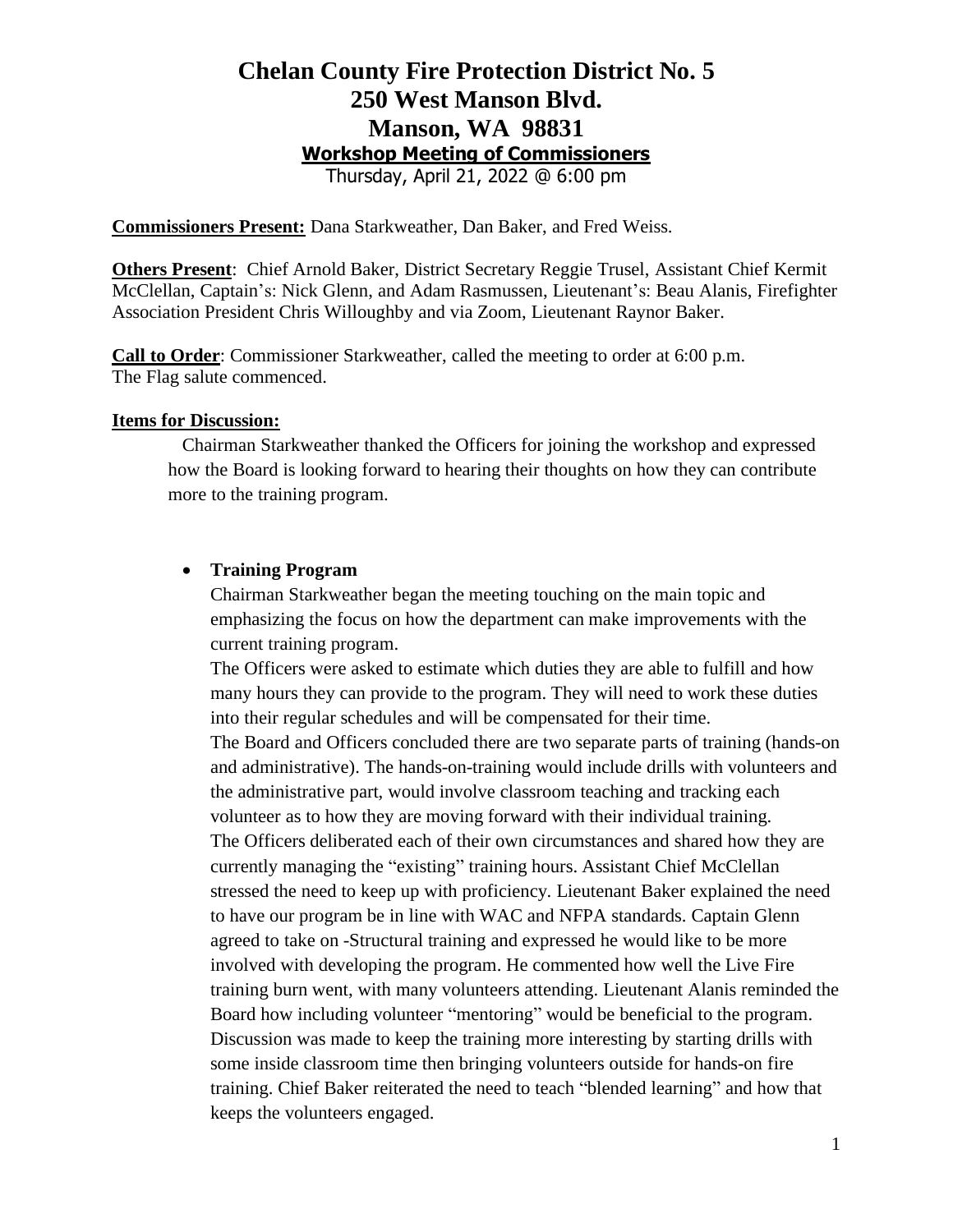## **Chelan County Fire Protection District No. 5 250 West Manson Blvd. Manson, WA 98831 Workshop Meeting of Commissioners**

Thursday, April 21, 2022 @ 6:00 pm

**Public Comment:** Association President Willoughby commented how in the past as a certified volunteer he was doing some of the training for a brief time. He advocated using the certified volunteers for training could be beneficial and help support the Officers, training role. He also mentioned the importance of developing and giving our new recruits an orientation packet when they begin their training.

Captain Rasmussen emphasized how the current participation demand is overloading his own schedule right now. He agreed with the consensus of the other Officers a "Training Coordinator" would benefit the department and help expand their current training capabilities.

Chief Baker reiterated doing simply basic training is not enough, stressed the need to keep a high level of training. The Chief summarized how he would like to see someone placed as an official "Training Officer" who can collaborate with our current Officer team and be qualified to meet the Washington Administrative Code (WAC) and National Fire Protection Association (NFPA) standard requirements. He recognized the Officers experience and history with the department and their ability to provide a lot of the training but concerned about what would be missing in the program.

Chairman Starkweather shared the Boards appreciation in giving their comments and concluded they will be discussing further at the next Commissioner Meeting.